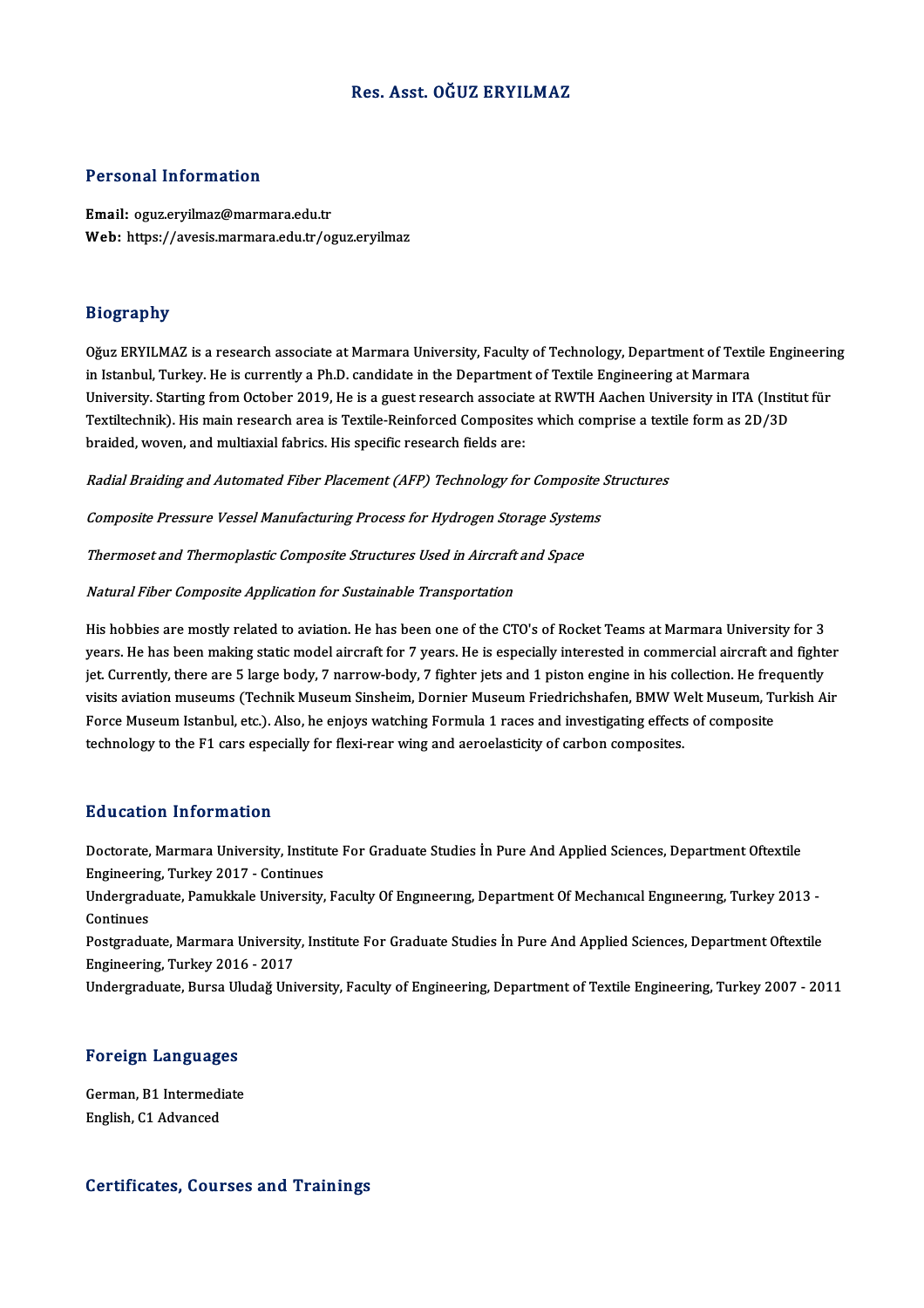Vocational Training, ANSYS PrepPost (ACP) for Modelling and Analyzing Composite, ANSYS, 2020<br>Vocational Training, Bosis Principle of KUKA Bebotis KB C2 and KB C4 Working and Pregramming Vocational Training, ANSYS PrepPost (ACP) for Modelling and Analyzing Composite, ANSYS, 2020<br>Vocational Training, Basic Principle of KUKA Robotic KR-C2 and KR-C4 Working and Programming , ITA RWTH Aachen Vocational Traini<br>Vocational Traini<br>University, 2019<br>Vocational Traini Vocational Training, Basic Principle of KUKA Robotic KR-C2 and KR-C4 Working<br>University, 2019<br>Vocational Training, ABAQUS for Adhesive and Composite Joints, ABAQUS, 2019<br>Vocational Training, ANSYS Workbonsh, ANSYS, 2019 University, 2019<br>Vocational Training, ABAQUS for Adhesive and Compo<br>Vocational Training, ANSYS Workbench, ANSYS, 2018<br>Vocational Training, MATLAR&Simulink, UDEMY, 2019 Vocational Training, ABAQUS for Adhesive and Compos<br>Vocational Training, ANSYS Workbench, ANSYS, 2018<br>Vocational Training, MATLAB&Simulink, UDEMY, 2018<br>Personal Evolution, Sussesfully Assemblished All Evam Vocational Training, ANSYS Workbench, ANSYS, 2018<br>Vocational Training, MATLAB&Simulink, UDEMY, 2018<br>Personal Evolution, Succesfully Accomplished All Exam Stages ( DLR-1, HR, CRM, SHT-MED) of Turkish Airlines for First<br>Offi Vocational Training, MATLAB&Simulink, UDEMY, 2018<br>Personal Evolution, Succesfully Accomplished All Exam<br>Officer Nominee to be Trained , Turkish Airlines, 2018<br>Fersian Language, JELTS, JDB JELTS Turkey, 2017 Personal Evolution, Succesfully Accomplished All E<br>Officer Nominee to be Trained , Turkish Airlines, 20<br>Foreign Language, IELTS, IDP IELTS Turkey, 2017<br>Vesstional Training, SolidWerks, SolidWerks Turk Officer Nominee to be Trained , Turkish Airlines, 2018<br>Foreign Language, IELTS, IDP IELTS Turkey, 2017<br>Vocational Training, SolidWorks, SolidWorks Turkey, 2017 Foreign Language, IELTS, IDP IELTS Turkey, 2017<br>Vocational Training, SolidWorks, SolidWorks Turkey, 2017<br>Vocational Training, Instron 4411 Tensile Strength Tester, ITW Test ve Ölçüm Hizmetleri San. ve Tic. Ltd. Şti., 2016 Vocational Training, SolidWorks, SolidWorks Turkey, 2017<br>Vocational Training, Instron 4411 Tensile Strength Tester, ITW Test ve Ölçüm Hizmetleri San. ve Tic. Ltd. Ști., 2016<br>Science and Technology Policy, Aviation Quality Vocational Training, Instron 4411 Tensile Strength Tester, ITW Test ve Ölçüm Hizmetleri San. ve Tic. Ltd. Şti., 2016<br>Science and Technology Policy, Aviation Quality System and Certification Training, Istanbul Development A Scienc<br>Foreig<br>2012<br>Einen Foreign Language, German Language In Line With The European Language Portfolio, Ai<br>2012<br>Finance, E-Foreign Trade Specialist Education, Yorktrade Foreign Trade Institute, 2008 Finance, E-Foreign Trade Specialist Education, Yorktrade Foreign Trade Institute, 2008<br>Dissertations

Dissertations<br>Doctorate, High Pressure/Fuel Vessel Reinforced with Carbon Fiber Composite Design and Production for Aerospace<br>Applications Marmara University Institute For Craduate Studies in Bure And Applied Sciences Depa Disbot cations<br>Doctorate, High Pressure/Fuel Vessel Reinforced with Carbon Fiber Composite Design and Production for Aerospac<br>Applications, Marmara University, Institute For Graduate Studies İn Pure And Applied Sciences, D Doctorate, High Pre<br>Applications, Marm<br>Engineering, 2021<br>Postareduate, Dove Applications, Marmara University, Institute For Graduate Studies İn Pure And Applied Sciences, Department Oftextile<br>Engineering, 2021<br>Postgraduate, Development of the Mechanical Properties of Composite Structures Reinforce

Engineering, 2021<br>Postgraduate, Development of the Mechanical Properties of Composite Structures Reinforced with Carbon Fiber,<br>Marmara University, Institute For Graduate Studies İn Pure And Applied Sciences, Department Oft Postgi<br>Marm<br>2017 2017<br>Research Areas

Pressure Vessels and Piping, Hydrogen Technologies and Fuel Cells, Machine Elements, Machine Design, Computer Ateseur en Arteus<br>Pressure Vessels and Piping, Hydrogen Technologies and Fuel Cells , Machine Elements, Machine Design, Comput<br>Machinewy Technical Textiles, Composites, Nop Metallis Materials Materials, Fuel tenk<br>Machinewy Pressure Vessels and Piping, Hydrogen Technologies and Fuel Cells , Machine Element<br>Aided Design and Manufacturing, Mechanisms, Finite Element Methods, Textile Materia<br>Machinery, Technical Textiles, Composites, Non Metalli Machinery, Technical Textiles, Composites, Non Metallic Materials Materials, Fuel tank<br>Academic Titles / Tasks

Research Assistant, Rheinisch-Westfaelische Technische Hochschule Aachen, Faculty of Mechanical Engineering, Institute of Textile Technology, Institut für Textiltechnik (ITA), 2019 - Continues Research Assistant, Marmara University, Faculty Of Technology, Textile Engineering, 2014 - Continues

# Articles Published in Journals That Entered SCI, SSCI and AHCI Indexes

- I. Effect of silane coupling treatments on mechanical properties of epoxy based high-strength carbon fiber regular coupling treatments on mechani<br>fiber regular (2 x 2) braided fabric composites<br>FPVU MAZ O SANGAV F Effect of silane couplin<br>fiber regular (2 x 2) b<br>ERYILMAZ 0., SANCAK E.<br>POLYMER COMPOSITES ERYILMAZ O., SANCAK E.<br>POLYMER COMPOSITES, vol.42, no.12, pp.6455-6466, 2021 (Journal Indexed in SCI) ERYILMAZ 0., SANCAK E.<br>POLYMER COMPOSITES, vol.42, no.12, pp.6455-6466, 2021 (Journal Indexed in SCI)<br>II. Evaluation of the interaction between proliferation, oxidant-antioxidant status, Wnt pathway, and<br>anontosis in sebra
- POLYMER COMPOSITES, vol.42, no.12, pp.6455-6466, 2021 (Journal Indexed in SCI)<br>Evaluation of the interaction between proliferation, oxidant-antioxidant status, Wnt pat!<br>apoptosis in zebrafish embryos exposed to silver nano apoptosis in zebrafish embryos exposed to silver nanoparticles used in textile industry<br>Eryılmaz O., Ates P.S. , Unal I., Ustundag U.V. , Bay S., Alturfan A. A. , Yiğitbaşı T., Emekli-Alturfan E. I. , Akalin M. JOURNAL OF BIOCHEMICAL AND MOLECULAR TOXICOLOGY, vol.32, 2018 (Journal Indexed in SCI)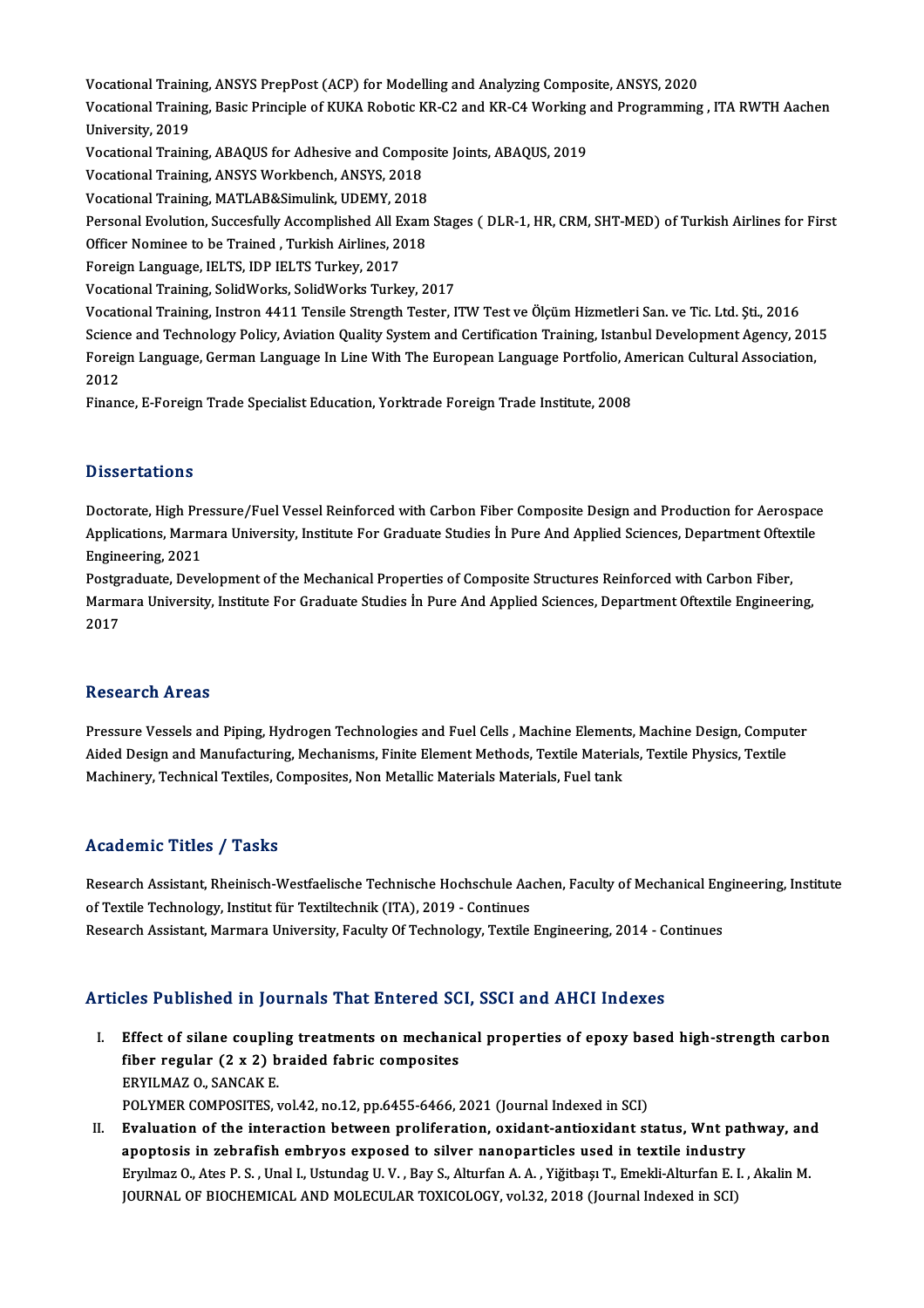# Articles Published in Other Journals

rticles Published in Other Journals<br>I. Investigation of the Water–Based Ink Hold onto the Thermoplastic Composites Reinforced with Sisal<br>Ribers Ites I<br>Investi<br>Fibers<br>EPVILM Fibers<br>ERYILMAZ O., SÖNMEZ S., OVALI S., kumar j.

Journal of Textile Science Fashion Technology, vol.5, no.3, 2020 (Refereed Journals of Other Institutions)

# Refereed Congress / Symposium Publications in Proceedings

efereed Congress / Symposium Publications in Proceedings<br>I. Investigation of Spacer Fabric as Vibration Reduction Material in Rocket Avionic Systems by Using<br>Finite Flement Method From Songross / Syn.<br>Investigation of Spacer<br>Finite Element Method Investigation of Spacer Fabric<br>Finite Element Method<br>Öz M. E. , Yıldırım Y. E. , Eryılmaz O.<br>9. International Eiber and Polymer 8. Finite Element Method<br>1972 - Öz M. E. , Yıldırım Y. E. , Eryılmaz O.<br>8. International Fiber and Polymer Research Symposium (8. ULPAS), Eskişehir, Turkey, 18 - 19 June 2021, pp.1-2 Oz M. E. , Yıldırım Y. E. , Eryılmaz O.<br>8. International Fiber and Polymer Research Symposium (8. ULPAS), Eskişehir, Turkey, 18 - 19 June 2021, pp.1-2<br>II. Investigation of Thermal Characteristics of the Polyurethane Compos **8. International Fiber and Polymer Rese**<br>Investigation of Thermal Character<br>Obtained from Agricultural Wastes<br>Olsay H. Kosak E. D., Ewrlmag O Investigation of Thermal Cha<br>Obtained from Agricultural W<br>Olcay H., Koçak E. D. , Eryılmaz O.<br>ICNE 2021 – Eth International Co. Obtained from Agricultural Wastes<br>Olcay H., Koçak E. D. , Eryılmaz O.<br>ICNF 2021 - 5th International Conference on Natural Fibers, Lisbon, Portugal, 17 - 19 May 2021, pp.193-195<br>Inaulation of Barashute Mosbanism of Class Fi

Olcay H., Koçak E. D. , Eryılmaz O.<br>ICNF 2021 - 5th International Conference on Natural Fibers, Lisbon, Portugal, 17 - 19 May 2021, pp.193-195<br>III. Insulation of Parachute Mechanism of Glass Fiber Reinforced Composite Rock ICNF 2021 - 5th International Conference on Na<br>Insulation of Parachute Mechanism of Glas<br>Filament Winding Method with FR Fabrics<br>Funlmaz O, Vilduum V, E., Damir E, Öz M, E. EryılmazO.,YıldırımY.E. ,Demir E.,ÖzM.E.

Uşak Üniversitesi TTO 1.Ar-Ge ve Tasarım Proje Pazarı: UTTO, Uşak, Turkey, 14 - 16 October 2020, pp.1-19

IV. Development of Bio-Composite Structures for Interior Noise Reduction in Automobiles Sancak E., Özen M. S., Yüksek M., Usta I., Atak O., Beyit A., Pars A., Eryilmaz O. Development of Bio-Composite Structures for Interior Noise Reduction in Automobiles<br>Sancak E., Özen M. S. , Yüksek M., Usta I., Atak O., Beyit A., Pars A., Eryilmaz O.<br>Aachen – Dresden – Denkendorf International Textile Co

V. Comparison of Mechanical Properties of Epoxy Composites Reinforced with Hybrid (Carbon-Aramid)<br>and Carbon Woven Fabrics Aachen – Dresden – Denkendor<br>Comparison of Mechanical I<br>and Carbon Woven Fabrics<br>Envilmaz O. Sancak E. Vüksek A

Ervilmaz O., Sancak E., Yüksek M.

Aachen–Dresden–Denkendorf InternationalTextileConference,Aachen,Germany,29 -30November 2018

Eryilmaz O., Sancak E., Yüksek M.<br>Aachen – Dresden – Denkendorf International Textile Conference, Aachen, Germany, 29 - 30 November<br>VI. An Investigation on Thermal Conductivity Properties of Epoxy Based Twill Fabrics C Aachen – Dre<br><mark>An Investiga</mark><br>Composites<br>Ervilmaz O. O An Investigation on Thermal Conductivity Pre<br>Composites<br>Eryilmaz O., Ovali S., Sancak E., Yüksek M., Akalin M.<br><sup>Oth</sup> International Tertile Conference Evolution of T Composites<br>Eryilmaz O., Ovali S., Sancak E., Yüksek M., Akalin M.<br>8th International Textile Conference Evolution of Techinical Textiles, İstanbul, Turkey, 14 - 16 May 2018<br>Meshanisal and Elestromagnatis Shielding Propertie

Eryilmaz O., Ovali S., Sancak E., Yüksek M., Akalin M.<br>8th International Textile Conference Evolution of Techinical Textiles, İstanbul, Turkey, 14 - 16 May 2018<br>VII. Mechanical and Electromagnetic Shielding Properties of S 8th International Textile Conference Evolution of Techinical Textiles,<br>Mechanical and Electromagnetic Shielding Properties of Stair<br>Sancak E., Usta I., Yüksek M., Uzun M., Eryilmaz O., Pars A., Ihlamur M.<br>14th Asian Textil Mechanical and Electromagnetic Shielding Properties of Stainless :<br>Sancak E., Usta I., Yüksek M., Uzun M., Eryilmaz O., Pars A., Ihlamur M.<br>14th Asian Textile Conference, Victoria-City, Hong Kong, 27 - 30 June 2017<br>An Inve Sancak E., Usta I., Yüksek M., Uzun M., Eryilmaz O., Pars A., Ihlamur M.<br>14th Asian Textile Conference, Victoria-City, Hong Kong, 27 - 30 June 2017<br>VIII. An Investigation on Mechanical Properties of Epoxy Based Woven Fabri

14th Asian Textile Conference, Victoria-City, Hong Kong, 27 - 30 June 2017<br>An Investigation on Mechanical Properties of Epoxy Based Woven<br>Eryilmaz O., Akalin M., Yüksek M., Sancak E. An Investigation on Mechanical Properties of Epoxy Based Woven<br>Eryilmaz O., Akalin M., Yüksek M., Sancak E.<br>14th Asian Textile Conference, Victoria-City, Hong Kong, 27 - 30 June 2017<br>Development of the Mechanical Propertie

14th Asian Textile Conference, Victoria-City, Hong Kong, 27 - 30 June 2017

IX. Development of the Mechanical Properties of the Composite Structures with Reinforced Carbon<br>Fiber Development of the Mechanical Prope<br>Fiber<br>Eryilmaz O., Akalin M., Yüksek M., Sancak E.<br>10th Asian Australasian Conferense en Con

10th Asian-Australasian Conference on Composite Materials (ACCM-10), Busan, South Korea, 16 - 19 October 2016 Eryilm<br>10th /<br>2016

## Supported Projects

Supported Projects<br>Eryılmaz O., Project Supported by Other Official Institutions, Analysis of the Fiber Lay-Up Behavior in the Dome Area of<br>Braided Composite Pressure Vessels (CPV) Produced by Bodial Preiding and Novel Mul Brylmaz O., Project Supported by Other Official Institutions, Analysis of the Fiber Lay-Up Behavior in the Dome Area<br>Braided Composite Pressure Vessels (CPV) Produced by Radial Braiding and Novel Multi Filament Winding (MF Eryılmaz O., Project Su<br>Braided Composite Pr<br>Methods, 2021 - 2022